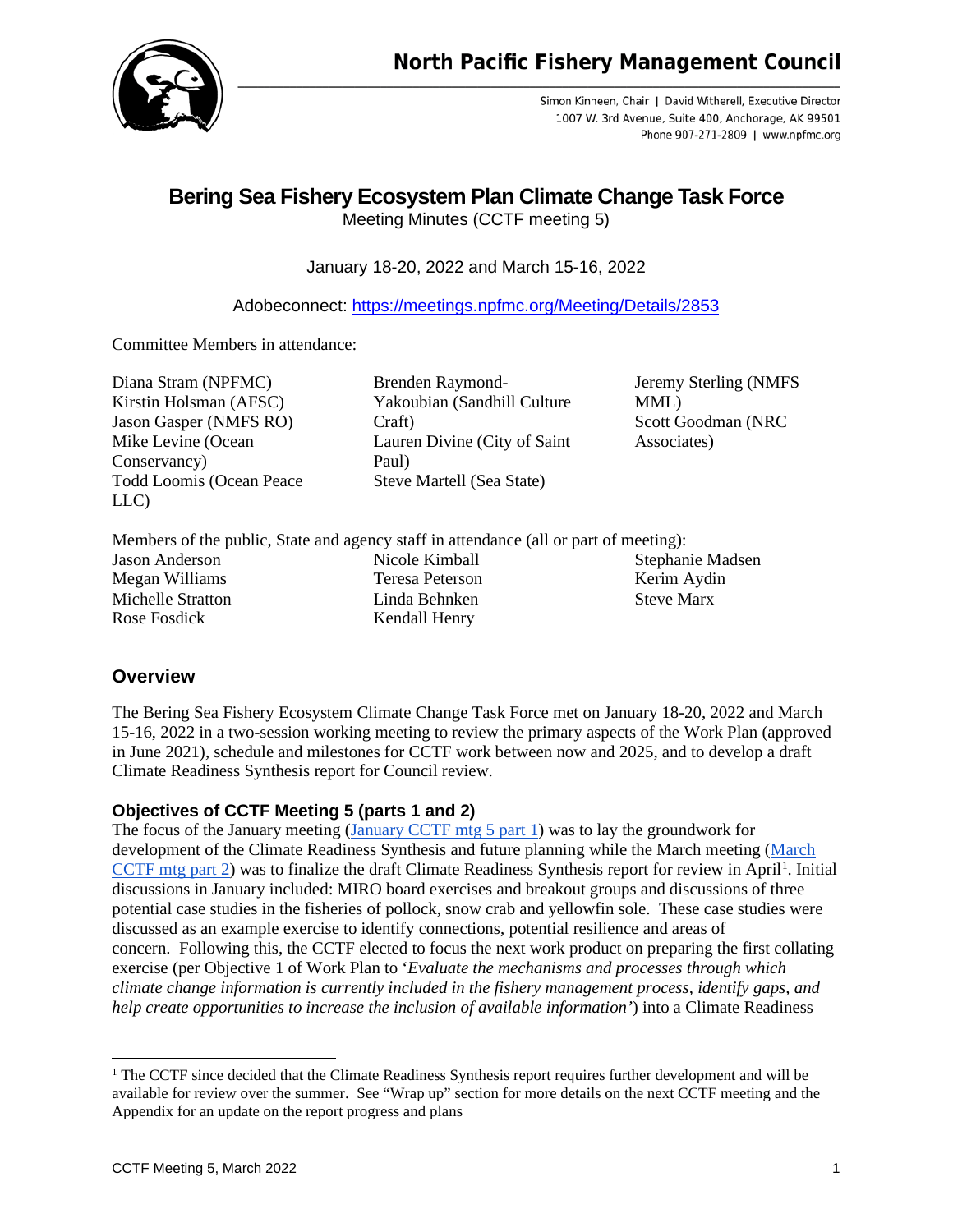Synthesis (CRS) report for Council review before addressing the utility and specific case studies to bring forward into the next steps of the CCTF working time frame at a subsequent meeting.

Per Council request in February, the CCTF in March was also asked to review the stakeholder-submitted EcoMatrix and provide comments accordingly.

### **Climate Readiness Synthesis (CRS) report:**

The CCTF in January identified three sections for the CRS report:

- 1. Management Overview
- 2. Knowledge Base Overview
- 3. SAFE report review for climate change information

The CCTF divided into 3 subgroups who worked during the January meeting and off-line between January and March to develop detailed outlines and draft sections of each report. During the March meeting each subgroup provided a progress report as well as identified hurdles, timing constraints and modifications in focus for discussion. Work then continued offline both after the adjournment of Day 1 with a progress update again on Day 2 as well as following the meeting to finalize the three sections and the CRS for Council review.

The subgroup assignments were as follows (noting that the CCTF, as a group, will finalize editing on all sections when completed):

- 1. Management Overview: Diana Stram, Jason Gasper, Mike Levine, Todd Loomis
- 2. Knowledge Base Overview: Brenden Raymond-Yakoubian, Lauren Divine, Steve Martell
- 3. SAFE report review for climate change information: Kirstin Holsman, Jeremy Sterling, Scott Goodman

## **Ecomatrix**

Development of EBFM-based concepts and tools related to climate change may assist the Council in meeting objectives of climate readiness and adaptation. The Council tasked the CCTF with conceptual review of a stakeholder-driven example of such a tool. Megan Williams (Ocean Conservancy) provided an overview of the EcoMatrix concept first presented in public testimony to the Council in December, and again in February. The concept is put forward by a coalition of Tribal, industry and NGO groups: ALFA, Aleut Community of Saint Paul, Ocean Conservancy, CBSFA, AMCC, Pew Charitable Trusts and Kawerek. The presentation to the CCTF is available on the CCTF eAgenda at: EcoMatrix presentation to [CCTF](https://meetings.npfmc.org/CommentReview/DownloadFile?p=983001f4-9d4e-4eef-aab2-3d17755589d4.pdf&fileName=Matrix_CCTF_March152022_share.pdf) and thus not summarized here. It was noted during presentation however that it is a proposed adaptation tool that is still in draft form and the selected indicators and content could still be modified moving forward by the proposers.

There was support for the idea as a concept, including the idea of bringing in more information to the TAC-setting process. Concerns and challenges were also noted, including connections between elements of the matrix, transparency, data selection methodology, the range of potential outcomes, how such a tool would be applied, the need to be management-relevant without being prescriptive, finding fit with the Taskforce's goal of suggesting process that can be handed off, and ensuring issues of ownership, certainty/uncertainty quantification, and traceability are addressed. Overall, the CCTF reviewed and supported the concept but not the adoption of it as a tool at this time. Some specific concerns noted by the CCTF included the following:

• General concern with how the matrix was constructed and the described consensus determination of connections and recommended management actions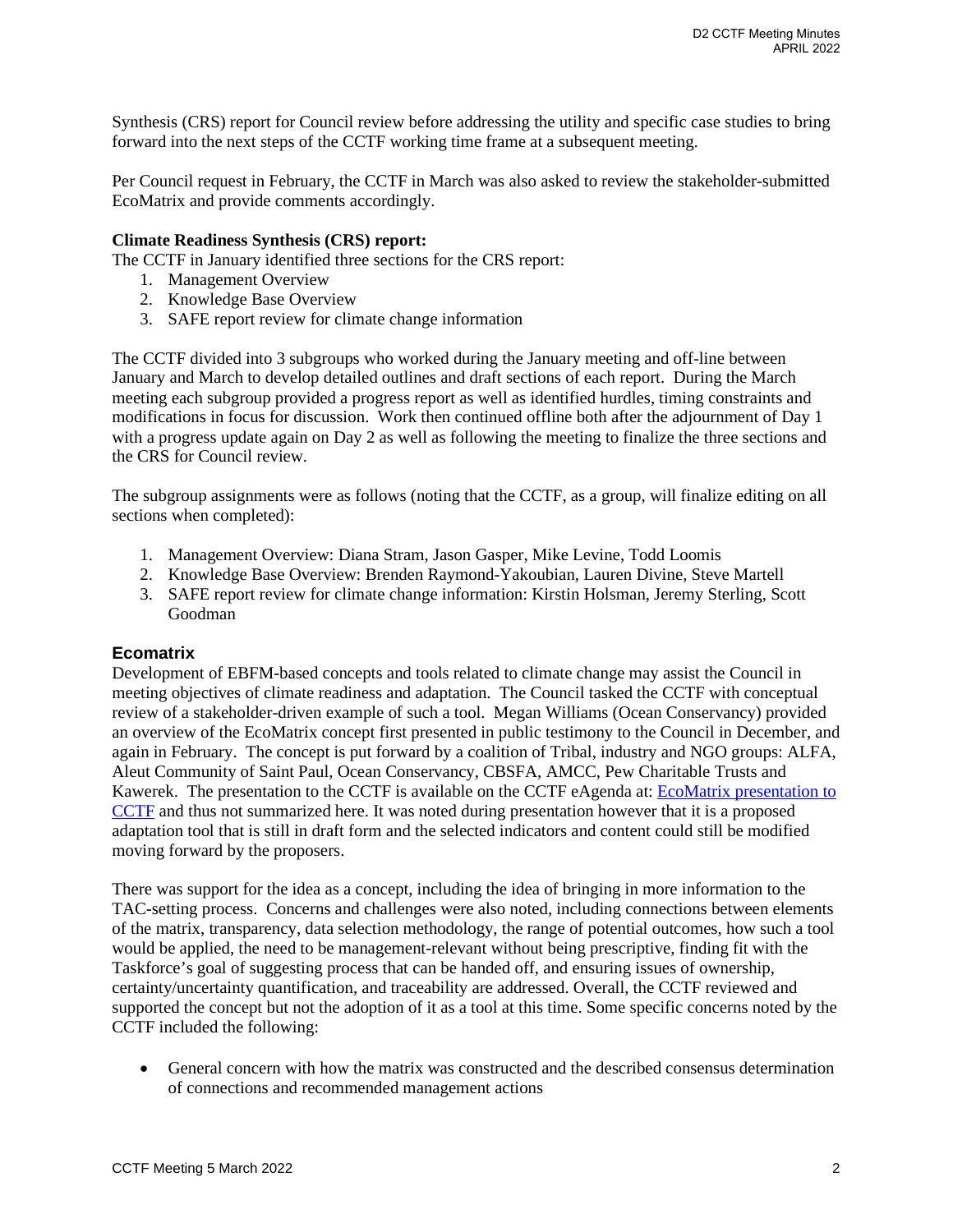- Potential overlap with already existing intent of stock assessment Ecosystem and Socio-Economic Profiles (ESPs). Currently these exist for EBS Pacific cod and Sablefish and are not limited to informing the ABC but to also provide additional information that may inform TACsetting
- Concern that the implications as described rely on untested hypotheses, may contain misinformation and would benefit from additional transparency on clear authorship and context with cited studies to indicate context
- Concern that there is an established a formal scientific process for testing harvest control rules that is not consistent with this approach.

The CCTF feels that it would benefit from further development: and consideration of where it fits into the existing process. If this is simply a proposal to inform TAC-setting it could be brought forward separately by its authors during Groundfish specifications in December. While the CCTF did not endorse the adoption of this concept they thanked the proposers and presenter for working to create dialogue for how to incorporate qualitative and quantitative information to inform the development of management tools to address climate change. Should the proposers continue to address the concerns and feedback from the CCTF, the task force would be willing to continue to review this concept at a future meeting for more discussion.

Moving forward, the Taskforce will engage additional tools and ideas along these lines.

## **Future directions and considerations (Brainstorming Session)**

The CCTF discussed questions and considerations for the group at future meetings. This is in accordance with moving towards Objectives 2 and 3 of the work plan. In exploring those objectives, the CCTF will consider how to build the ability to be responsive and provide flexibility.

The Team discussed what paths are available now to address issues as they arise, such as taking emergency action and seeking disaster relief. The CCTF notes that these are available but also inherently inflexible and reactive and that a system that moves towards planned flexibility is desired. The CCTF also notes that current assessment tools, such as ESRs and stock assessments, are not necessarily designed to be long-term forward looking in terms of evaluating ecological and species-specific responses to a changing climate. Developing proactive tools and scenario planning processes to explore the implications of changing conditions is an important area of development work.

The CCTF noted that perhaps the Council process (and individual management actions when developed) should include considerations of how to respond to forecasts or unforeseen events and allow for greater flexibility built into the process from the beginning to allow for resilience and incorporate information that would allow for inherent dynamics, ecological or social systems to be preserved e.g. biological diversity or to increase or enhance diversity. Some participants noted that the Council CEC and LKTKS take in diverse knowledge systems and that the Council is working on enhancing engagement and outreach but that key aspects of community engagement should be included when considering climate change. They noted that key considerations include the costs associated with engagement (i.e. people participating in the Council process).

The CCTF noted that equity and justice (IPCC concepts) are components of readiness and resilience and that the process would benefit from broader participation moving forward. Additional ideas brought forward were the management implications of various tactical decisions and how they may perform under different climate scenarios. One suggestion was to ask stock assessment authors for their feedback on climate related responsiveness. The CCTF could suggest coordinating with some scenarios scoping workshops (e.g., ACLIM) and some regular engagement with authors and community members.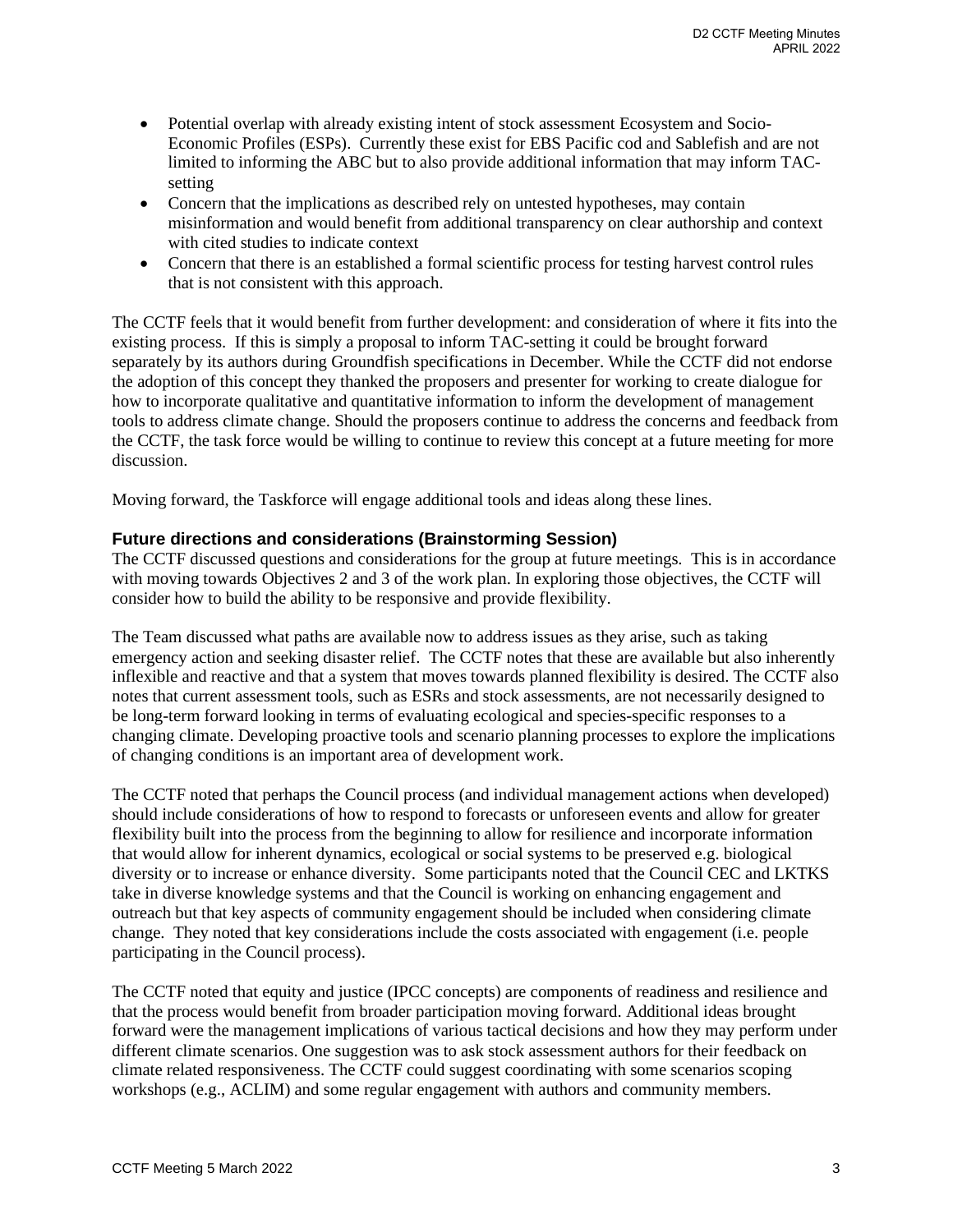The CCTF noted the need for larger, more collaborative efforts. There was interest in exploring whether the CCTF and the broader FEP team or other working groups could do more strategic planning. There was also discussion about recommendations from the CCTF for the type of expertise and engagement for collaborative teams and responses. The CCTF noted examples of GOA cod and EBS snow crab as reactionary but perhaps examples for scenario planning moving forward.

The CCTF could also provide contrasting scenarios as case studies for projecting forward and exploring management outcomes: recruitment failure (cod, snow crab) and recruitment success (sablefish). ACLIM will be hosting a scenario workshop at the June Council meeting and possibly this will help to provide additional feedback useful in planning forward.

## **Wrap up:**

Next meeting: possible during the week of Aug 15th (but additional staffing discussions of the timing of ACLIM, workloads and availability and outcomes are necessary before the CCTF schedules a summer meeting). The CCTF would plan to have a draft of the CRS available for public review over the summer and plan to rank (See example in Appendix) climate readiness by section and overall, at that time. The meeting would also provide a chance to address future planning and individual CCTF availability to tackle the next steps for addressing Objectives 2 and 3. Some additional items to discuss include the continued development of climate related indicators, the FEP objective 17 for CCTF involvement and that the PICES WG on the NBS Integrated Ecosystem Assessment (IEA) may be working to help inform and identify these indications thus coordination of timing and efforts would be important.

The need to increase public engagement in CCTF meetings was reiterated, and a suggestion was made to move to a Zoom platform for the next meeting if it is held remotely.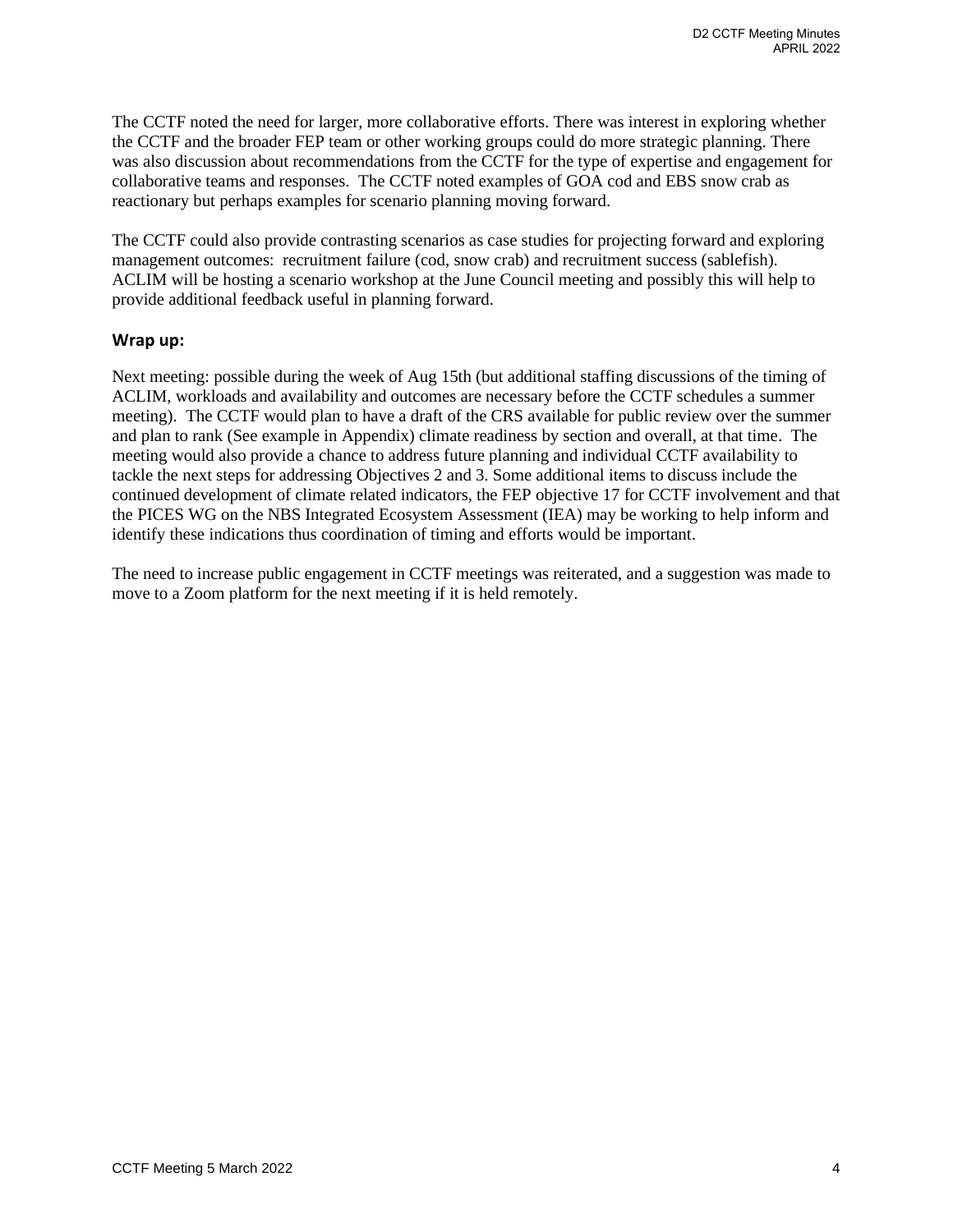## Appendix (outline of CRS report and ongoing progress report)

Completed/remaining: Executive Summary (1 page)- Diana and Kirstin

- $\Box$  Key findings
	- □ Section 1: Management overview
	- □ Section 2: SAFE reports
	- □ Section 3: Information & knowledge
- $\Box$  Key actions
	- □ Section 1: Management overview
	- □ Section 2: SAFE reports
	- □ Section 3: Information & knowledge

#### Completed/remaining: Section 1 Management

- Fill in Ranking Table (see example below)
- □ Policy and management framework overview
- $\Box$  Include assessment of current climate change readiness or information
	- $\Box$  Table of management tools
- $\Box$  Include near-term / low hanging fruit actions, modifications to advance climate readiness

#### Completed/remaining: Section 2 SAFE review

- ☑ Fill in Ranking Table (see example below)
- $\Box$  Include assessment of current climate change readiness or information
	- □ Review 18 search terms for ESRs, crab, and groundfish SAFE documents
		- 2021 (4,000 + pages)
		- $\Box$  2020 (4,000+ pages)
		- $\Box$  2019 (4,000+ pages)
		- □ Synthesize results
			- 2024
			- $\Box$  2020
			- $\Box$  2019
- $\Box$  Include near-term / low hanging fruit actions, modifications to advance climate readiness
	- **Ø** ESRe
	- $\Box$  GPT mins
	- □ Groundfish SAFE
	- ☑ Grab SAFE